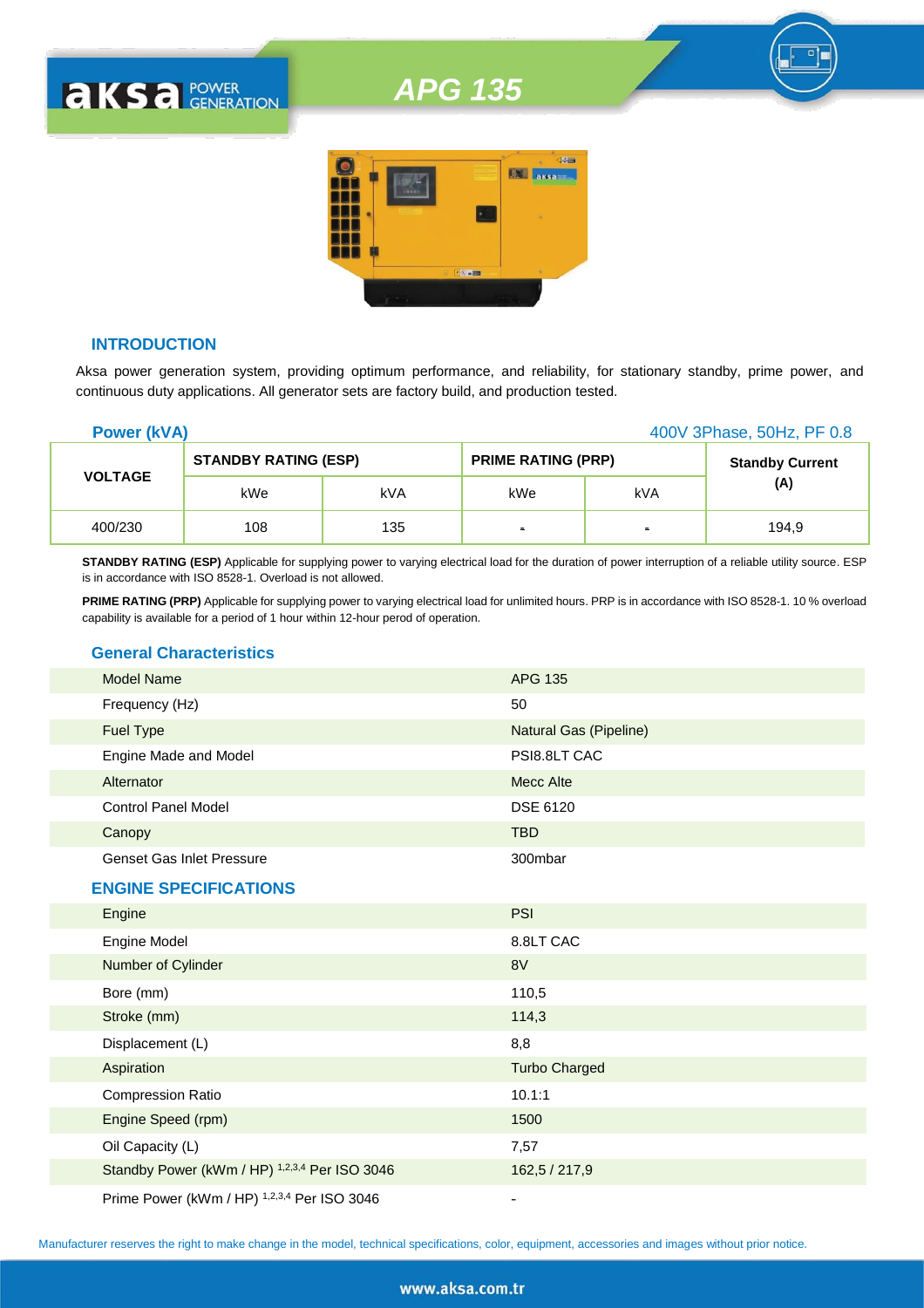| <b>AKS</b> <i>C</i> FOWER                       | <b>APG 135</b> |                        |  |  |
|-------------------------------------------------|----------------|------------------------|--|--|
|                                                 |                |                        |  |  |
|                                                 |                |                        |  |  |
| Max. Operating pressure to EPR, mbar            |                | 27                     |  |  |
| <b>Block Heater QTY</b>                         |                | 1                      |  |  |
| <b>Fuel Type</b>                                |                | Natural Gas (Pipeline) |  |  |
| Injection Type and System                       |                | Spark-Ignited          |  |  |
| <b>Governor System</b>                          |                | <b>ECU</b>             |  |  |
| Operating Voltage (Vdc)                         |                | 12                     |  |  |
| <b>Cooling Method</b>                           |                | <b>Water Cooled</b>    |  |  |
| Cooling Fan Air Flow (m3/min) 5                 |                | <b>TBD</b>             |  |  |
| Coolant Capacity (engine only) (L)              |                | 13,7                   |  |  |
| Air Filter                                      |                | Dry Type               |  |  |
| Fuel Cons. With %100 Load (kg/hr / m3/hr) 3,4,6 |                | 32,12/44,8             |  |  |
| Fuel Cons. With %75 Load (kg/hr / m3/hr) 3,4,6  |                | <b>TBD</b>             |  |  |
| Fuel Cons. With %50 Load (kg/hr / m3/hr) 3,4,6  |                | <b>TBD</b>             |  |  |

## **ALTERNATOR CHARACTERISTICS**

| <b>Manufacturer</b>               | <b>Mecc Alte</b> |
|-----------------------------------|------------------|
| Alternator Made and Model         | ECP 34 1M/4C     |
| Frequency (Hz)                    | 50               |
| Power (kVA)                       | 125              |
| Voltage (V)                       | 400              |
| Phase                             | 3                |
| A.V.R.                            | <b>DSR</b>       |
| Voltage Regulation                | $(+/-)1%$        |
| <b>Insulation System</b>          | H                |
| Protection                        | IP23             |
| <b>Rated Power Factor</b>         | 0,8              |
| Weight Comp. Generator (kg)       | 370              |
| Cooling Air (m <sup>3</sup> /min) | 29,2             |
|                                   |                  |

#### **Canopy Dimensions**

| Length (mm) | <b>TBD</b> |
|-------------|------------|
| Width (mm)  | TBD        |
| Height (mm) | <b>TBD</b> |

1 Max load and overload ratings based on ISO 3046 gross flywheel power.

2 Technical data based on ISO 3046-1 standards of 77°F(25°C), 14.5Psia (100kPa) and 30% relative humidity.

3 Production tolerances in engines and installed components can account for power variations of ± 5%. Altitude, temperature and excessive exhaust and intake restrictions should be applied to power calculations.

4 All fuel and thermal calculations unless otherwise noted are done at ISO 3046 rated load using LHV for NG of 48.17 MJ/kg.

5 At 0.5 in-H2O of Package Restriction at STP

6.Volume calculated using density of 0.717 kg/m3 for NG, 0.51 kg/L for LPG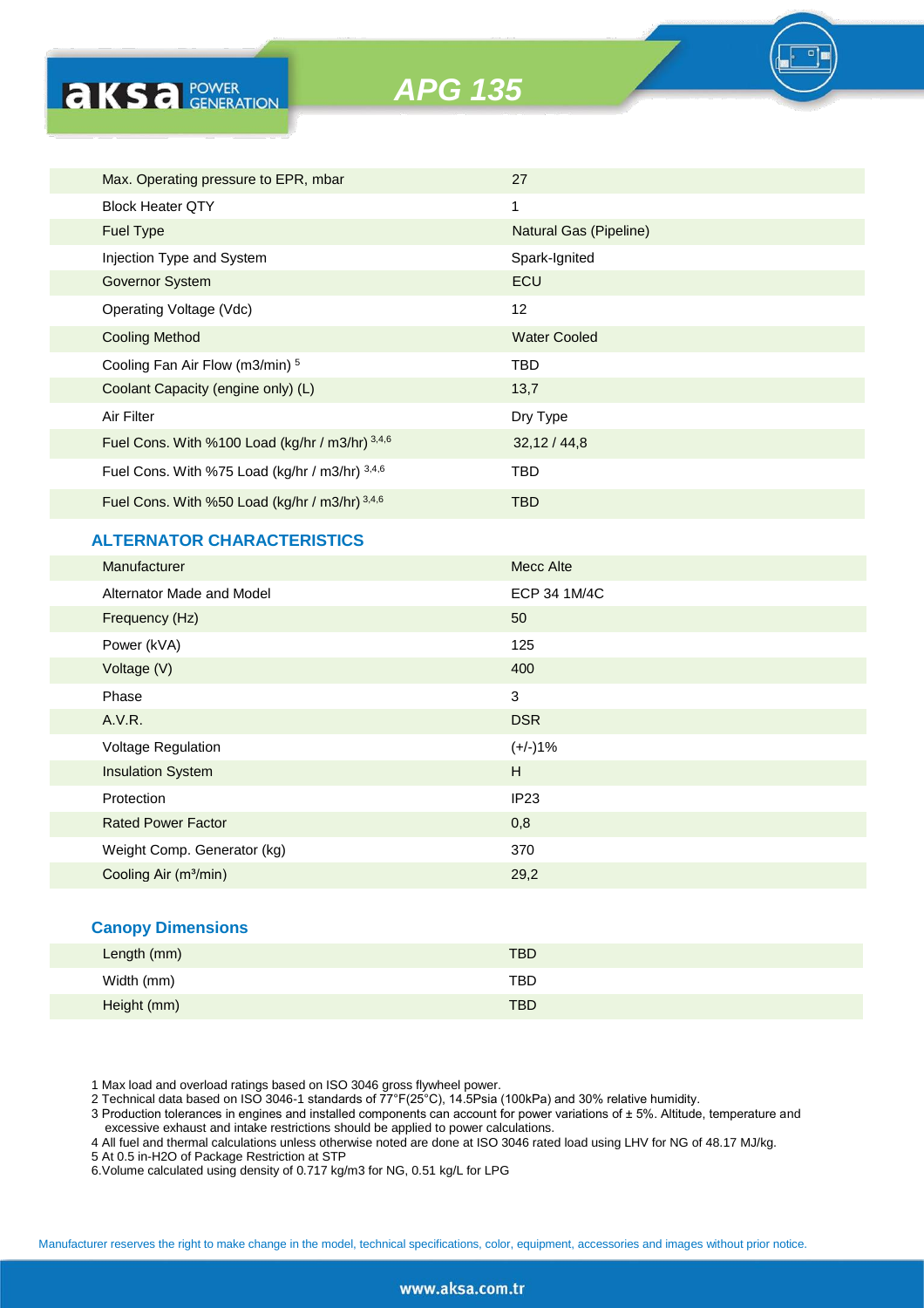# *APG 135*

# **AKS** *C C <b>C GENERATION*



- **1.**Steel structures
- **2.** Emergency stop push button
- **3.** Canopy and panels made from powder coated sheet steel.
- **4.** Control panel is mounted on the baseframe. Located at the right side of the generator set
- **5.** Oil could be drained via valve and a hose
- **6.** Exhaust system in the canopy
- **7.** Special large access doors for easy maintanance
- **8.** In front and back side special large access doors for
- easy maintanance
- **9.** Base frame
- **10.** Lifting points
- **11.** The cap on the canopy provides easy accsess to radiator cap.
- **12.** Sound proofing materials
- **13.** Plastic air intake pockets.

### **INTRODUCTION**

Sound-attenuated and weather protective enclosures for generating sets from Aksa, meet event the sound requirements and provide optimum protection from inclement weather and development by our specialist acoustic engineers. Our modular designed sound insulated canopies provide ease of access for servicing and general maintenance and interchangeable components permitting on-site repair. Enclosures are designed to optimize genset cooling performance, providing you with confidence that genset ratings and ambient capability.

### **Control Panel**

| <b>Control Module</b>      | <b>DSE</b>    |
|----------------------------|---------------|
| Control Module Model       | DSE 6120      |
| <b>Communication Ports</b> | <b>MODBUS</b> |



#### **Devices**

DSE, model 6120 Auto Mains Failure control modüle, Battery charger input 198-264 volt, output 27,6 V 5 A (24 V) or 13,8 Volt 5A (12V), Emergency stop push button and fuses for control circuits

#### **CONSTRUCTION and FINISH**

Comonents installed in sheet steel enclosure.

Phosphate chemical, pre-coating of steel provides corrosion resistant surface

Polyester composite powder topcoat forms high gloss and extremely durable finish

Lockable hinged panel door provides for easy component access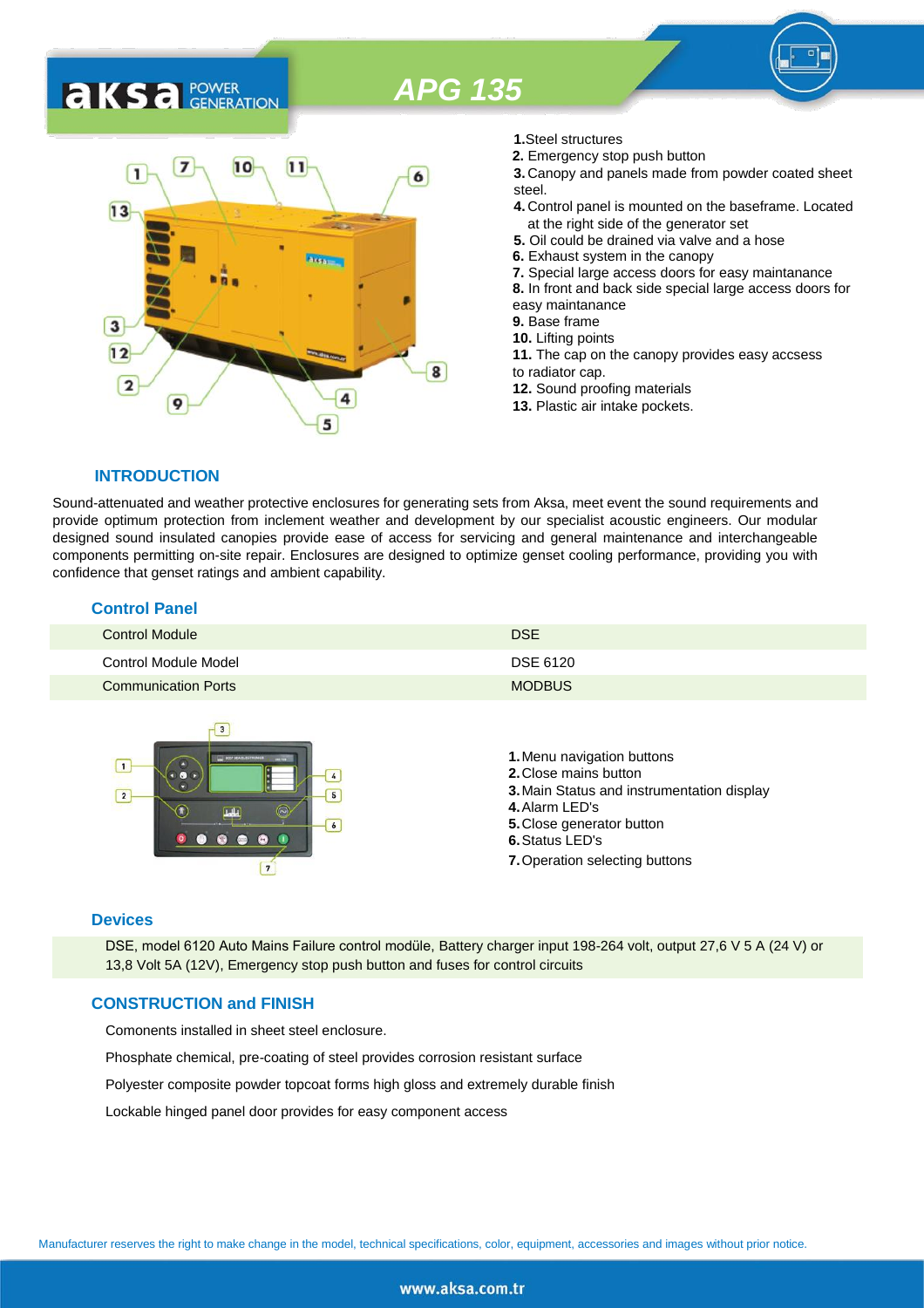# **AKS** *C GENERATION*

## **INSTALLATION**

Control panel is mounted on baseframe with steel stand. Located at the right side of the generator set (When you look at the Gen.Set. from Alternator).

### **GENERATING SET CONTROL UNIT**

The DSE 6120 module has been designed to monitor generator frequency, volt, current, engine oil pressure, coolant temperature running hours and battery volts.

Module monitors the mains supply and switch over to the generator when the mains power fails.

The DSE6120 also indicates operational status and fault conditions, Automatically shutting down the Gen. Set and giving true first up fault condition of Gen. Set failure.The LCD display indicates the fault.

#### **STANDARD SPECIFICATIONS**

- Microprocessor controlled.
- LCD display makes information easy to read
- Automatically transfers between mains (utilty) and generator power.
- Manual programming on front panel.
- User-friendly set-up and button layout. communications via RS232, RS485 and ethernet.
- Remote start.
- Event logging (50) showing date and time.
- Controls: Stop/Reset, Manual, Auto, Test, Start, buttons. An additional push button next to the LCD display is used to scroll

through the modules' metering display.

#### **Instruments**

ENGINE Engine speed Oil pressure Coolant temperature Run time Battery volts Configurable timing **GENERATOR** Voltage (L-L, L-N) Current (L1-L2-L3) Frequency Gen.Set ready Gen.Set enabled MAINS Gen.Set ready

Gen.Set enabled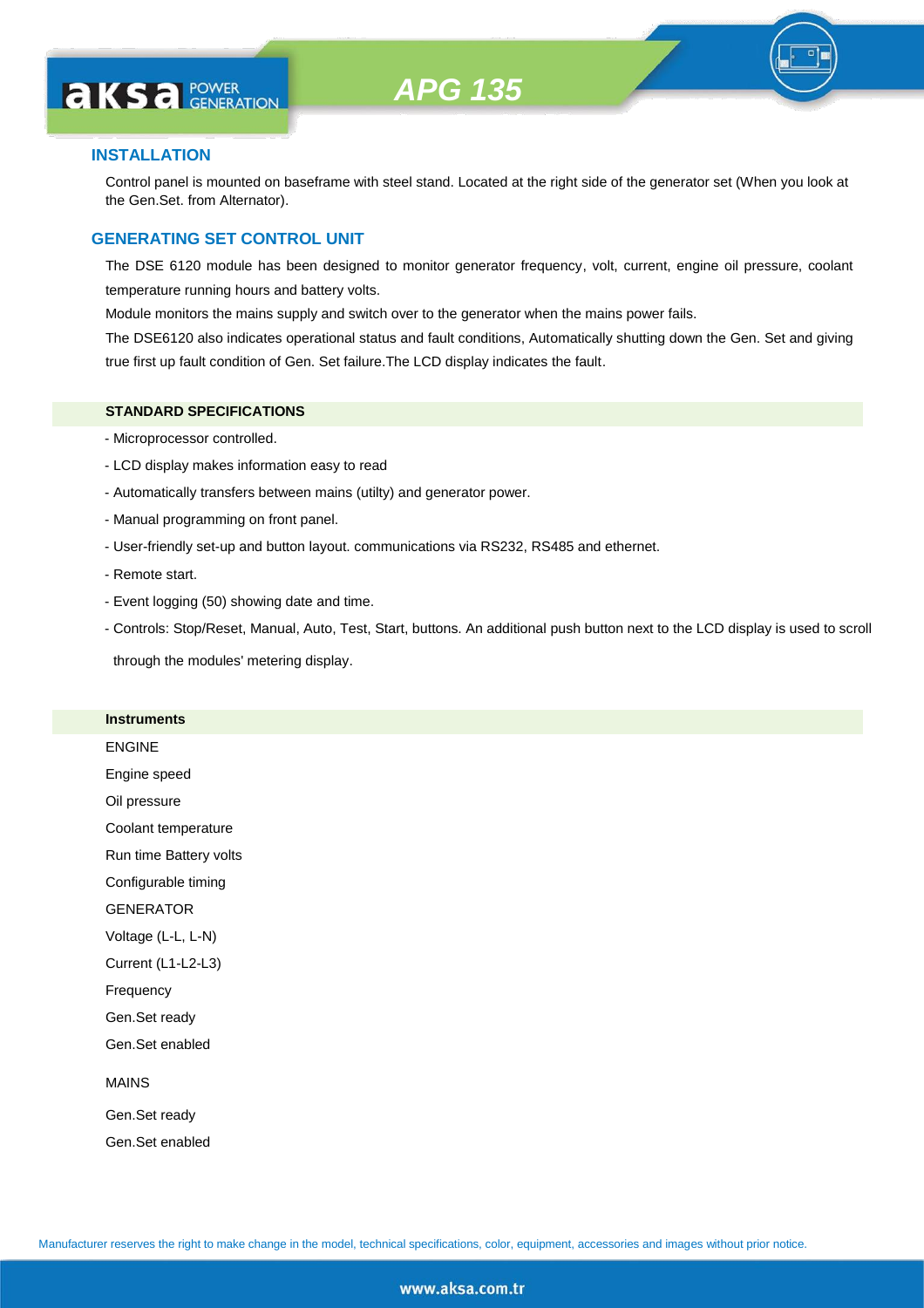



Charge failure

Battery Low/High voltage

Fail to stop

Low/High generator voltage

Under/over generator frequency

Over /Under speed

Low oil pressure

High coolant temperature.

#### SHUT DOWNS

Fail to start Emergency stop Low oil pressure High coolant temperature Over /Under speed Under/Over generator frequency Under/over generator voltage

Oil pressure sensor open

ELECTRICAL TRIP

Generator over current

#### **Options**

Flexible sensor can be controlled with temperature, pressure, percentage (warning/shutdown/electrical trip) Local setting parameters and monitoring from PC to control module with USB connection (max 6 m)

#### **Standards**

Elecrical Safety / EMC compatibility BS EN 60950 Electrical business equipment BS EN 61000-6-2 EMC immunity standard BS EN 61000-6-4 EMC emission standard

## **STATIC BATTERY CHARGER**

Battery charger is manufactured with switching-mode and SMD technology and it has high efficincy.

Battery charger models' output V-I characteristic is very close to square and output is 5 amper, 13,8 V for 12 volt and 27,6 V for 24 V . Input 198 - 264 volt AC.

The charger is fitted with a protection diode across the output.

Charge fail output is available.

Connect charge fail relay coil between positive output and CF output.

They are equipped with RFI filter to reduce electrical noise radiated from the device

Galvanically isolated input and output typically 4kV for high reliability